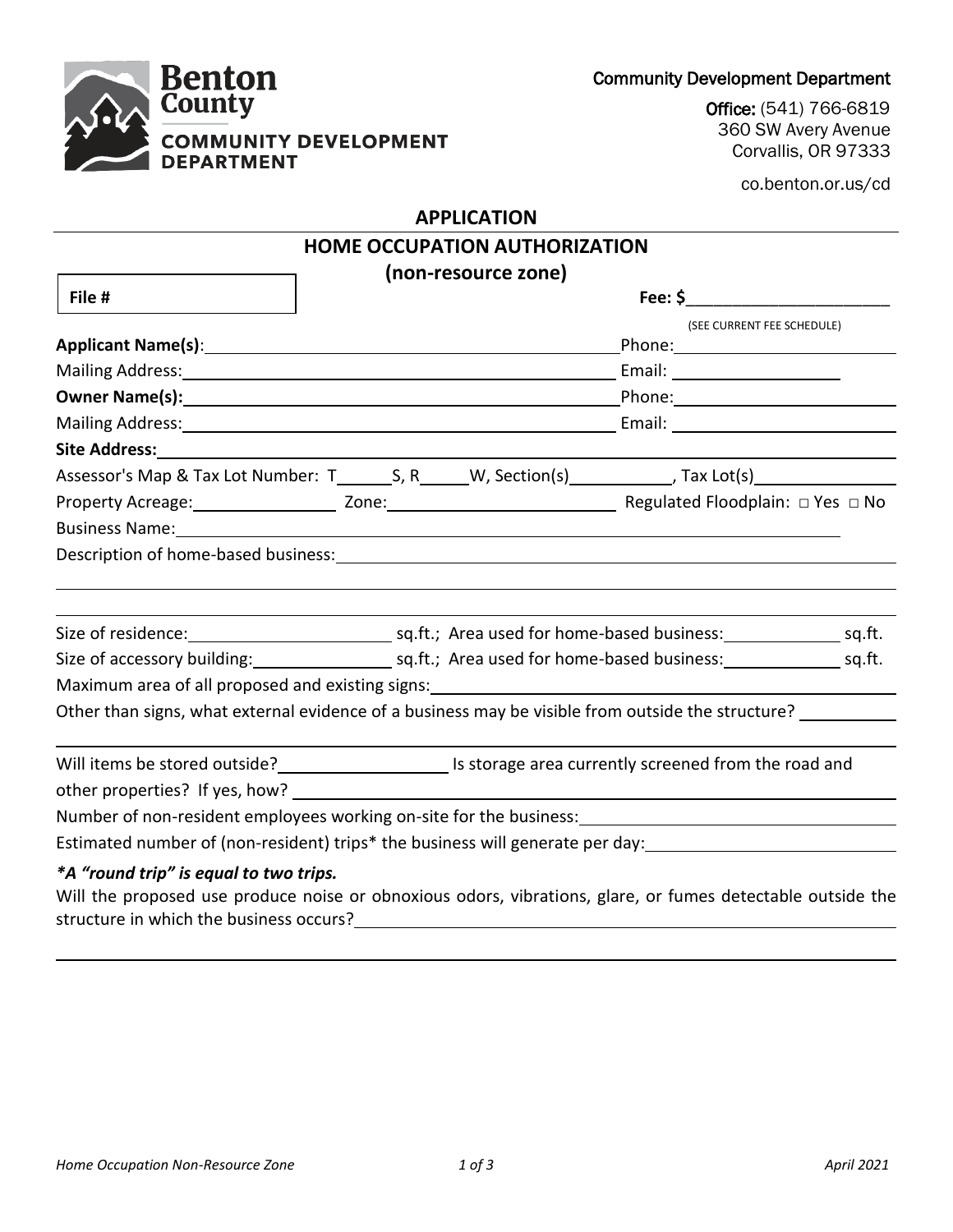# **Acknowledgments**

### *Initial*

- \_\_\_\_\_\_\_ I am aware that **building permits and/or plans review may be required** by this Department for any structural modification, addition, or change in occupancy of any building or any change to the electrical, plumbing or mechanical systems of any building.
- I declare that I am the owner, contract purchaser or lessee of the above noted premises; that the home-based business does not violate any deed restrictions attached to the property involved; that I have obtained all approvals and/or licenses related to the home-based business; and that the information contained herein is true and accurate to the best of my knowledge.
- \_\_\_\_\_\_\_ I understand that if the Planning Official determines that a nuisance or abuse of an authorized and lawfully established home-based business exists, the Planning Official may direct the owner to correct the nuisance, relocate the use, or terminate use of the home-based business on the property.
- \_\_\_\_\_\_\_ I recognize that this planning permit, if approved, is valid for only the business as described in this application, and that any change in the character or the use requires a new application.
- \_\_\_\_\_\_\_ I understand I am required to file a personal property return with the Benton County Assessment Department. (Contact the Assessment Dept. at 541-766-6855 for more information. Note: If your application is approved, the Assessment Dept. will be notified of your proposed business.)
- Lacker 1 understand that the **Lacker Lacker and Lacker and Times Times in a** Fire Department may require improvements to my driveway. I spoke with  $\qquad \qquad$  at the Fire Department on  $\qquad \qquad$  (date).
- \_\_\_\_\_\_\_ I understand that Benton County Environmental Health (541-766-6841) may require improvements to my septic system. I spoke with \_\_\_\_\_\_\_\_\_\_\_\_\_\_\_\_ at Environmental Health on \_\_\_\_\_\_\_\_\_\_\_\_\_\_\_\_\_\_\_\_\_ (date).
- \_\_\_\_\_\_\_ I understand that Benton County Public Works (541-766-6821) or ODOT (541-757-4211) may require road improvements or a road approach permit. I spoke with \_\_\_\_\_\_\_\_\_\_\_\_\_\_\_\_ at Public Works/ODOT on  $(date)$ .

| Owner/Contract Purchaser/Lessee Signature                                         |      | Date                                                                                |
|-----------------------------------------------------------------------------------|------|-------------------------------------------------------------------------------------|
| Owner/Contract Purchaser/Lessee Signature                                         | Date |                                                                                     |
| (For Office Use Only)                                                             |      |                                                                                     |
| Date Application Received: Network Charles Receipt Number: Number 2014            |      | By:                                                                                 |
|                                                                                   |      | File Number Assigned: 1990 Planner Assigned: 1990 Date Application Deemed Complete: |
|                                                                                   |      |                                                                                     |
| This application is: approved / denied                                            |      |                                                                                     |
| <b>Planning Official</b>                                                          |      | Date                                                                                |
| Date Approval/Denial Notification mailed to Applicant: __________________________ |      | By: $\_\_$                                                                          |
| Date Approval/Denial Notification e-mailed to Assessment:                         |      | By:                                                                                 |